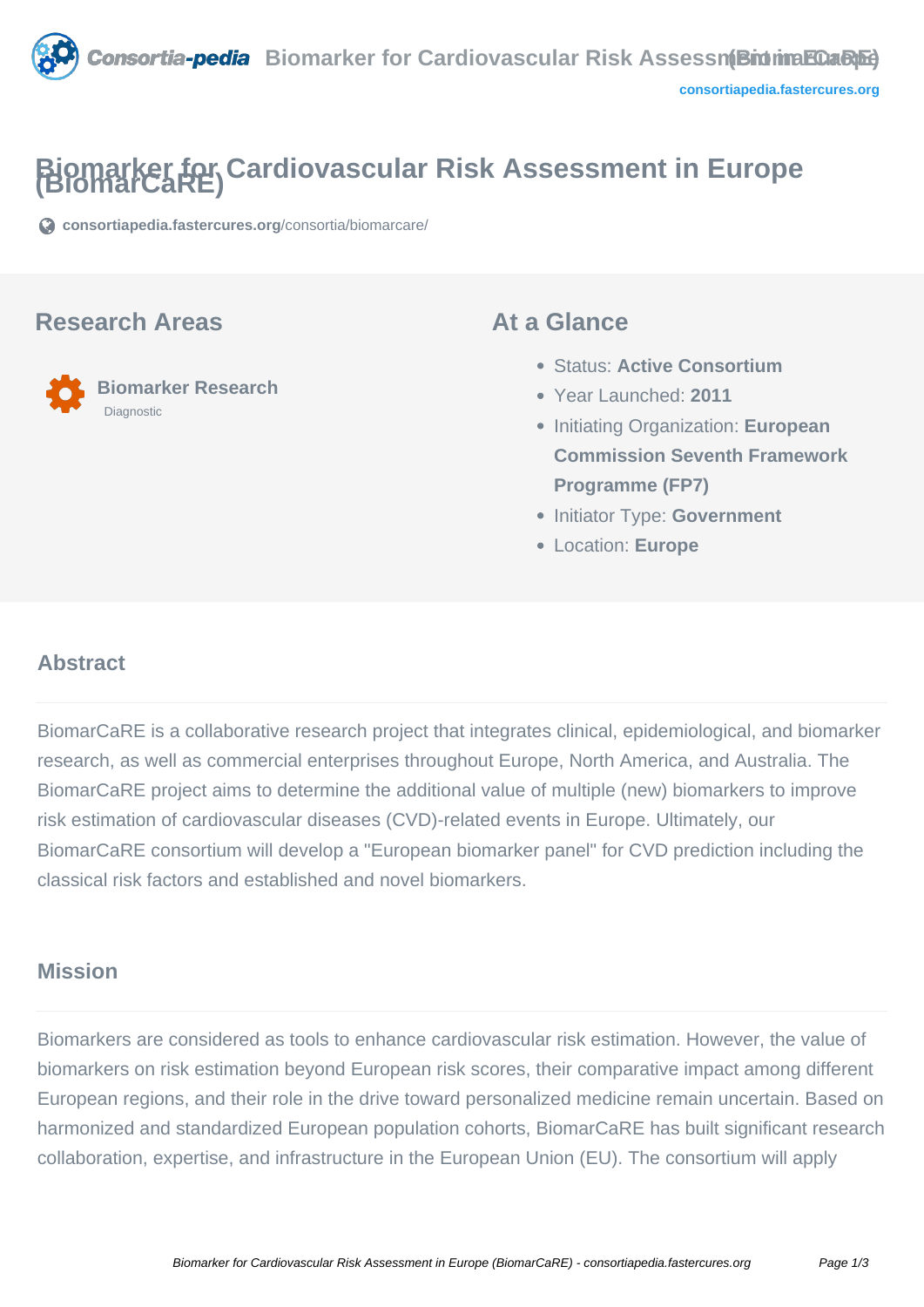

highly innovative SME-driven technologies and perform large-scale biomarker determination to assess the predictive value of existing and emerging biomarkers.

 Selection of emerging biomarkers will be based on integrated cutting-edge quantitative proteomic, transcriptomic, metabolomic, and miRNomic datasets established by private and public consortium members that will be disclosed to this consortium. Existing biomarkers will be selected based on nonredundancy and their association with cardiovascular risk and phenotypes. After SME-guided development of innovative assay systems, biomarkers will be tested and validated in a step-wise fashion among European populations in primary and secondary prevention. In addition to their impact on risk prediction, their association with lifestyle determinants and cardiovascular phenotypes assessed by ultrasound and MRI technique will be evaluated.

 A BiomarCaRE panel will be established, leading to improved disease prediction among different European populations. International collaborations with world-class clinical trial investigators will add data on the interaction of the BiomarCaRE panel with risk-lowering medication and lifestyle changes. The outcome of SME-driven technology development and clinical validation will undergo a medical technology assessment. The determination of cost-effectiveness will guide further clinical evaluation. These studies will reveal new methods of improved cardiovascular risk estimation and will open the path toward personalized medicine.

# **Financing**

It is a research project co-funded under the European Unions' Seventh Framework Programme.

#### Homepage <http://www.biomarcare.eu/>

### **Sponsors & Partners**

University Medical Center Hamburg-Eppendorf National Institute for Health and Welfare Cavadis B.V. Universitair Medisch Centrum Helmholtz Zentrum Muenchen Biocrates Life Sciences AG